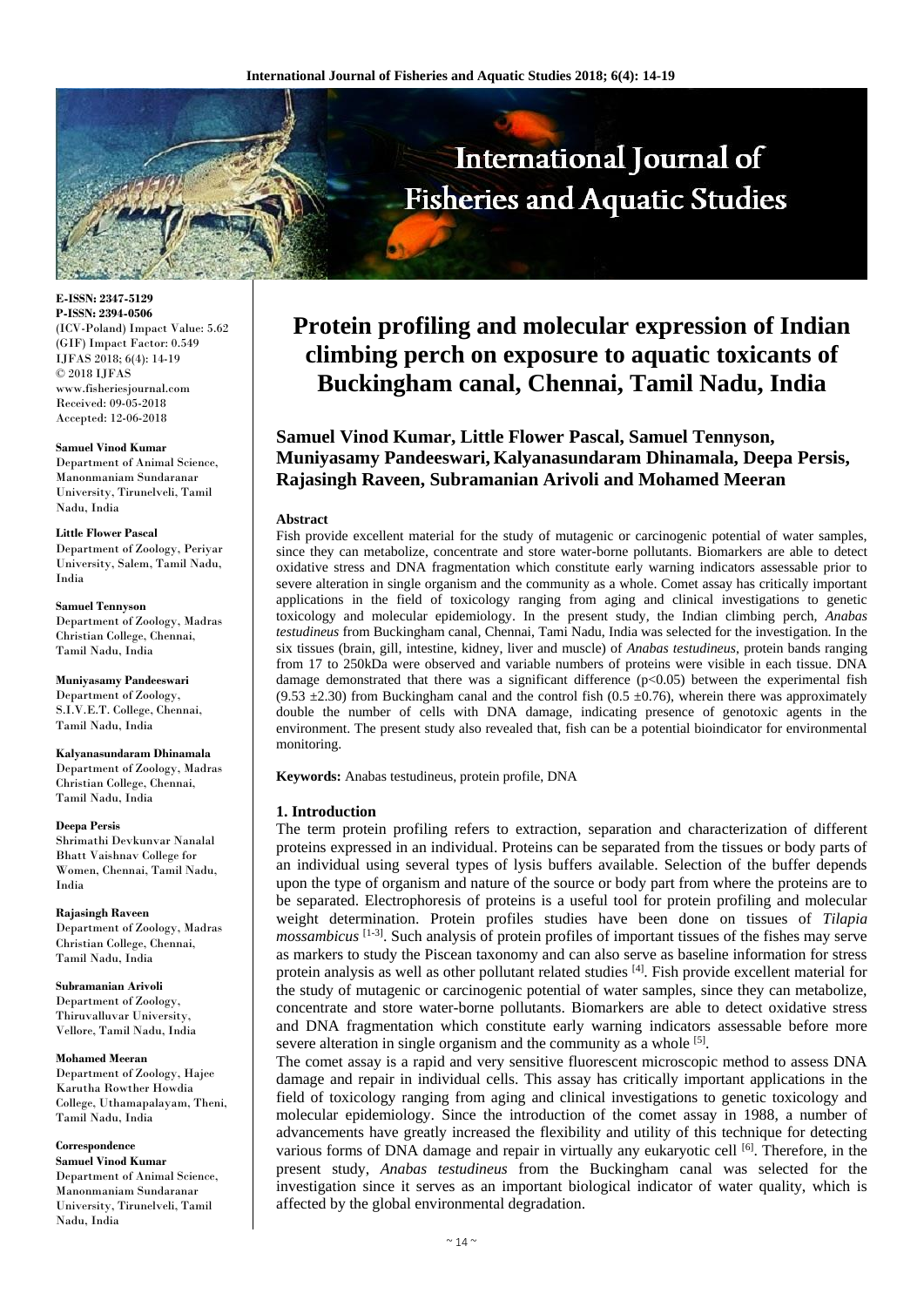Also, because fish serve as an experimental model and hypotheses deduced from investigations on them, can be extrapolated to human system to a certain extent. Further, fishes form a major link in the food web of the aquatic ecosystem and their ability to produce a large number of offspring and their survival at high population densities, make them suitable for experimentation.

#### **2. Materials and Methods**

## **2.1. Study Area**

Chennai the capital of Tamil Nadu is situated on the eastern coast of India, on 13 0 4' north latitude and 8 0 15' east longitude. There are three water ways that flows through the city, *viz*., Cooum River, Adyar River and Buckingham canal. The Buckingham canal is a man-made water canal linking the above mentioned two rivers. The canal extends from Nellore in Andhra Pradesh to Marakkanam near Puducherry. The length of this canal in Andhra Pradesh is 257km, and 163km is in Tamil Nadu. Approximately, 31km is within the city limits of Chennai (Figure 1). Within the city of Chennai, the canal is badly polluted from sewage and industrial effluents, and the silting up of the canal has left the water stagnant, creating an attractive habitat for mosquitoes and the water quality is considered to be highly toxic and completely nonpotable. These three waterways are severely polluted in Chennai city, particularly the Buckingham canal by sewage, industrial wastes, storm water drainage and garbage, as a result of haphazard urbanization.

# **2.2. Test organism**

| Taxonomic position: |                |
|---------------------|----------------|
| Kingdom             | Animalia       |
| Phylum              | Chordata       |
| Sub Phylum          | Vertebrata     |
| Class               | Pisces         |
| Order               | Anabantiformes |
| Family              | Anabantidae    |
| Genus               | Anabas         |
| Species             | testudineus    |
|                     |                |

*Anabas testudineus* Bloch 1792, commonly called climbing perch is an extremely hardy, small, brown or dark greenishbrown fish, native to Southeast Asia. It is highly adapted to life in a seasonal tropical environment. It can tolerate very turbid and brackish water conditions; possesses an accessory air-breathing organ that enables it to survive out of water for several days; and uses its highly mobile sub operculum and strong fin spines to pull itself over land to move between bodies of water. The fish has the ability to aestivate during the dry season. Under extreme circumstances it's even able to aestivate for several weeks by burying itself into moist ground [7]. It inhabits the majority of drainage systems across its native range and has been recorded in many different habitattypes including swamps, marshes, lakes, canals, pools, small pits, rice paddies, puddles, tributaries and main river channels. Though primarily a lowland freshwater species, it also occurs in brackish coastal environments in some areas.



**Fig 1:** Study area – Buckingham canal

# **2.3. Molecular and protein profiling assay**

The organs of the control and experimental fish, *Anabas testudineus*, *viz*., brain, gill, intestine, kidney, liver and muscle were removed and washed with 1x Phosphate Buffered Saline (PBS). After removal of 1x PBS solution, the cells were gently lysed, then transferred to a fresh eppendorf tube (1.5mL) and centrifuged at 3000rpm for 10 minutes at 4  $^{\circ}$ C. The pellet was collected and 500µL of 1x Radio Immuno Precipitation Assay (RIPA) buffer was added using a syringe, mixed gently and incubated at 4°C for 10 minutes and followed again by centrifugation at 3000rpm for 10 minutes at 4°C. The supernatant was then carefully transferred to a new eppendorf (2.0mL) with the required protein. The amount of protein to be quantified was done using a nano drop instrument and was estimated in µg/µL. For running, SDS PAGE the method of Laemmli <sup>[8]</sup> was adopted. Image J software was used to measure the protein profile (kDa).

## **2.4 Comet Assay**

The comet assay also called 'Single Cell Gel Electrophoresis' is a rapid and very sensitive fluorescent microscopic method to assess DNA damage and repair in individual cells. This assay has critically important applications in fields of toxicology ranging from aging and clinical investigations to genetic toxicology and molecular epidemiology. The principle of the assay is based upon the ability of denatured, cleaved DNA fragments to migrate out of the cell under the influence of an electric field, whereas undamaged DNA migrates slower and remains within the confines of the nucleoid when a current is applied. Evaluation of the DNA "comet" tail shape and migration pattern allows for assessment of DNA damage. In this assay, cells are immobilized in a bed of low melting point agarose, followed by gentle cell lysis, treated with alkali to unwind and denature the DNA and hydrolyze sites of damage. The samples are then submitted to electrophoresis and stained with a fluorescent DNA intercalating dye. The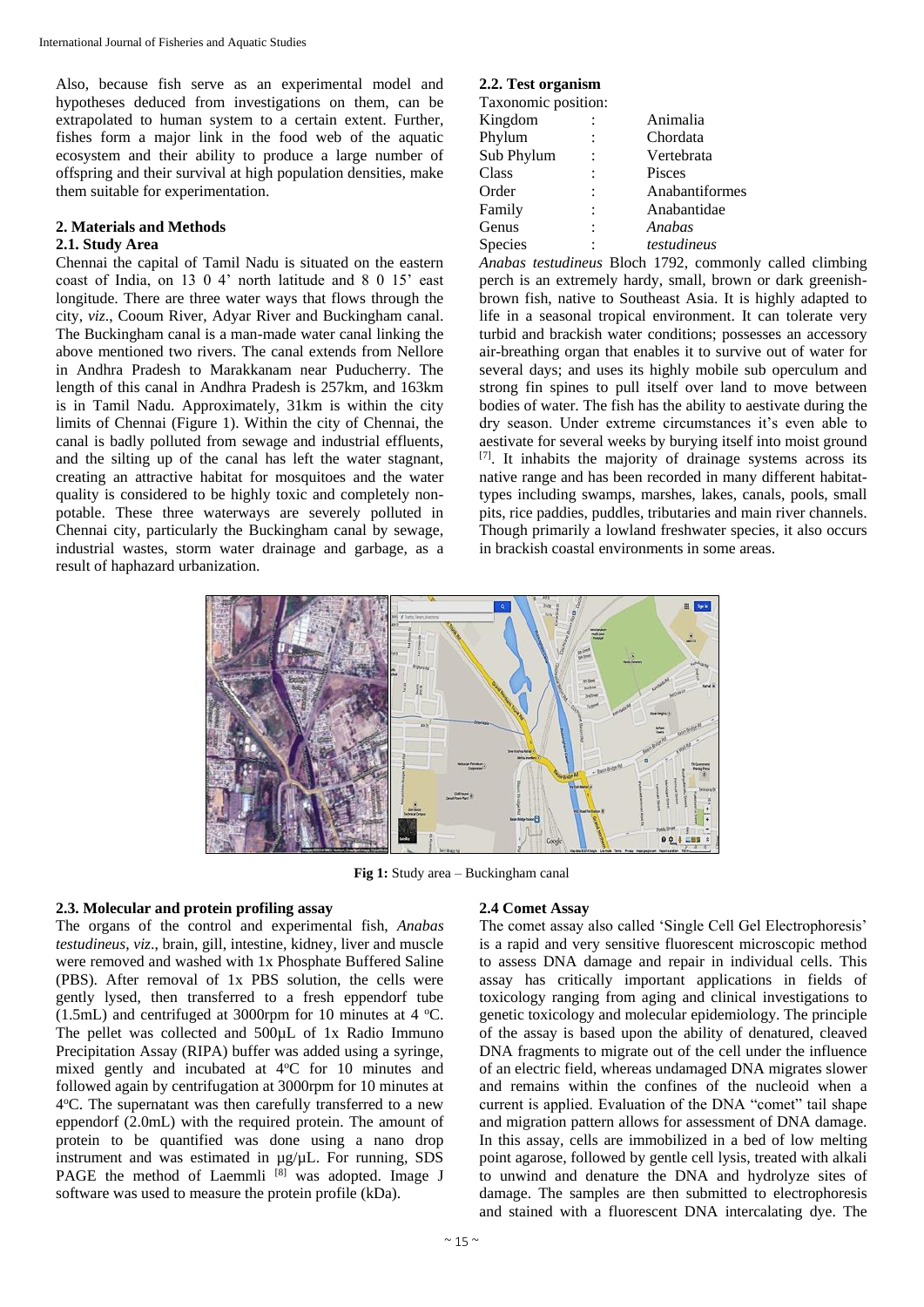sample is then visualized by fluorescence microscopy.

## **3. Results**

In the six tissues of *Anabas testudineus*, protein bands ranging from 17 to 250kDa were observed and variable numbers of proteins were visible in each tissue (Figure 2). In the brain of *Anabas testudineus*, protein bands of 55, 46, 28 and 21kDa were intensely expressed in affected fish. Protein bands of 95, 72 and 130 kDa of high molecular proteins were found to express less intensively in the affected fish. Gill exhibited bands of proteins of molecular weights and visible differences in the banding pattern in certain regions and 17, 21, 48 and 72kDa protein bands were intensely expressed. High molecular weight proteins detected were 72, 95 and 130kDa. Protein bands of low molecular weight detected were of 17 and 21kDa in the affected fish. Protein bands of 36, 26 and 11kDa were observed clearly in affected intestine tissue. Kidney tissue exhibited protein bands of 95, 53, 48, 22 and 22kDa which were highly expressed. Liver tissues from the

affected fish revealed the presence of three highly expressed proteins of 95, 72, 53 and 28 kDa. Among the three protein bands one (95kDa) was highly expressed. Protein profiling of the muscle tissues showed protein bands of 75, 68 and 17kDa which were intensely expressed, of which two bands were of high molecular weight and one of low molecular weight. Further, the peak intensity of proteins of tissues of control and experimental *Anabas testudineus* are presented in Figure 3.

Isolated hepatic cells of *Anabas testudineus* (control and experimental) were subjected to comet assay. The levels of DNA damage in *Anabas testudineus* was shown as the tail moment, tail length and as the percentage of migrated DNA. An endpoint "tail moment" is defined as the product of the tail length and the fraction of DNA in the tail. DNA damage demonstrated that there was a significant difference  $(p<0.05)$ between the experimental fish  $(9.53 \pm 2.30)$  from Buckingham canal and the control fish  $(0.5 \pm 0.76)$ , wherein there was approximately double the number of cells with DNA damage, indicating genotoxicity in the environment (Figure 4).



**Fig 2:** Electropherogram of the tissues of control and experimental *Anabas testudineus*. M: Protein ladder; 1: control; 2-6: experimental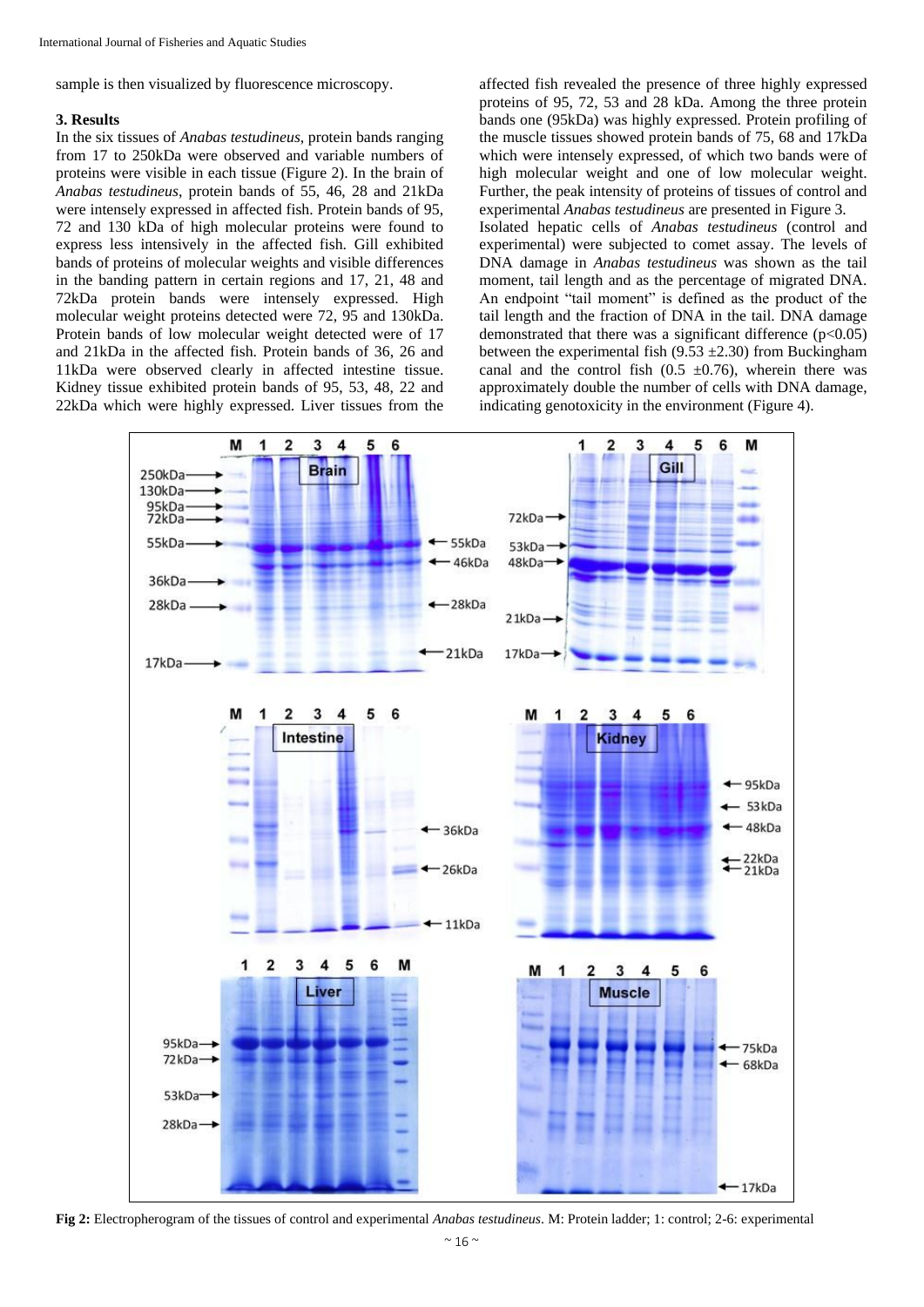

**Fig 3:** Peak intensity of proteins of tissues of control and experimental *Anabas testudineus*



**Fig 4:** Comet assay of *Anabas testudineus*. A, B and C: Control; D, E and F: Experimental

## **4. Discussion**

Electrophoretic analysis are employed to study the effects of aquatic pollutants on different tissues of the fish inhabiting different aquatic bodies  $[3, 4]$ . In the present study, there were

two newly expressed protein band of p 21 and p 53kDa in the tissues of the experimental group which was not obvious in the control group. This indicates that expressions of these protein bands may be under the influence of stress due to toxic accumulation in the tissues of the affected *Anabas testudineus.* The p53 is a transcriptional activator and a tumor suppressor protein which controls several aspects of cell functions, *viz*., cell- cycle progression, apoptosis and senescence. The p53-p21 pathway mediates telomere dependent replicative senescence which was sensitive to telomere attrition and also encompasses the DNA damage mechanism. Advancing ages well associated with increasing systemic levels of oxidative stress, with evidence provided by studies show an increase in markers of oxidative DNA damage [9]. Various cell growth regulatory proteins including p53, p21 and p16 exhibit altered activation states or are up regulated with senescence and are involved with cell cycle arrest and also represent a possible pathway to describe how pollution toxicity affects the fish. These responses to pollution environment are likely to have deleterious effects on blood cell development. Subsequently, the ATM' p53 pathway is activated in response to DNA damage and acts as a mediator of cell cycle arrest, apoptosis or cell death in fish. Finally after persistent damage, some cell begins to lose their normal structure and function, and then irreversible cell death occurs [1]. Thus, this technique may also prove to be helpful in the study of biochemical systematics of the fish diversity.

Testing for environmental pollutants is an ever growing concern. Various tests in organisms have been utilized for the detection and identification of toxic substances in the air, water and soil. Use of pollution indicative biomarkers in fish is an effective strategy for monitoring the aquatic environment and diagnosing adverse biological influences [10]. In the present study, comet assay in *Anabas testudineus* was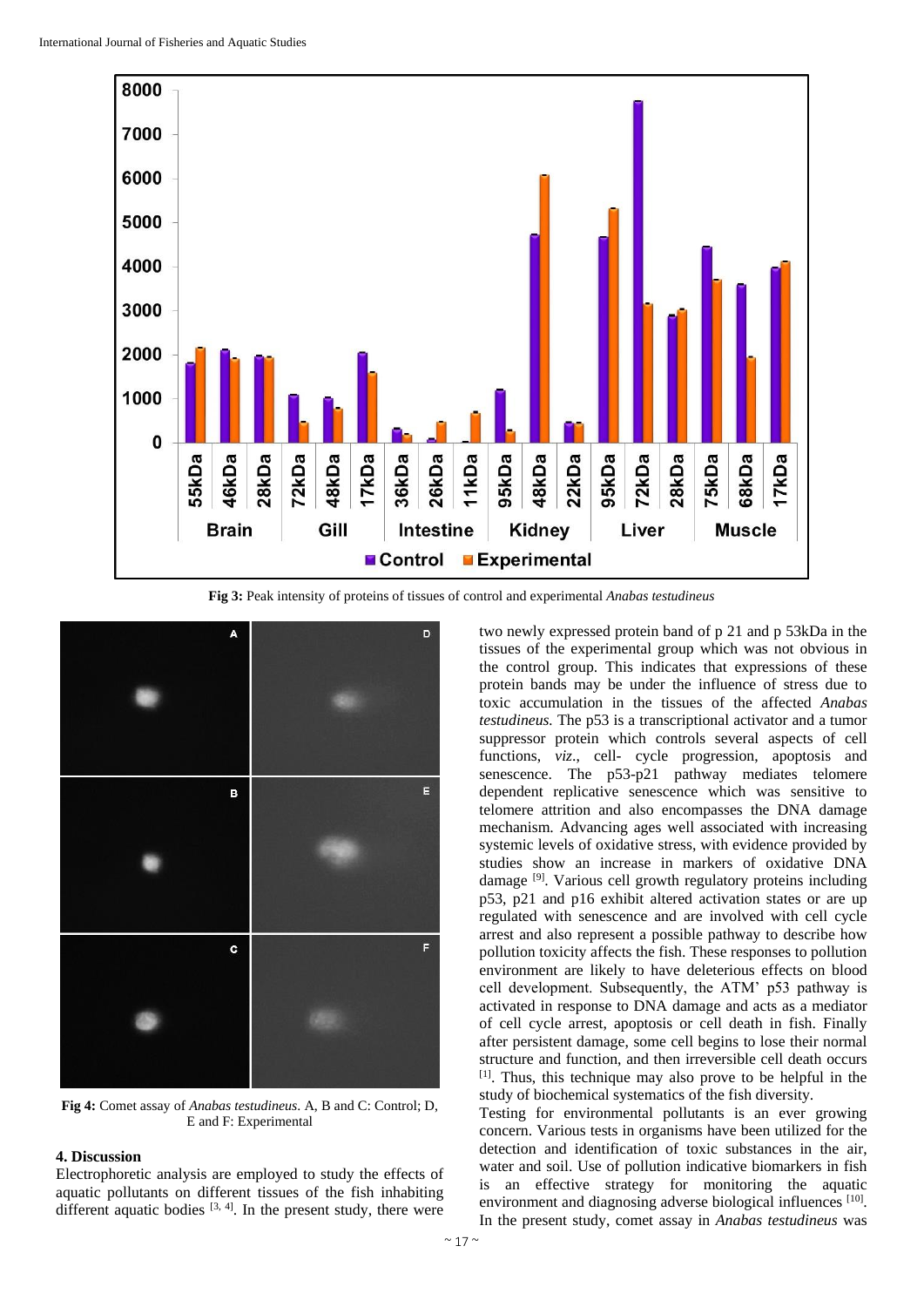utilized to conduct an environmental assessment of aquatic pollutants of Buckingham canal, located in Chennai, Tamil Nadu, India. The results demonstrated that the samples had a significantly greater number of comets suggesting the presence of genotoxic agents in the aquatic environment and this assay provides a tool in the monitoring of water pollution and environmental risk assessment. Comet assay has been widely used in genetic toxicology and environmental biomonitoring especially in aquatic organisms [11] as a powerful tool for measuring the relationship between DNA damage and the exposure of aquatic organisms to genotoxic pollutants. Comet assay identifies repairable injuries or alkali label sites along with direct measurement of DNA strand breaking capacity of a tested agent [12].

Laboratory studies analyzing toxicity in fish tissues exposed to heavy metals can aid in understanding the impact of residual heavy metals on fish in the field [13]. The effect of a toxicant depends on several factors, *viz*., transport of metal across the membrane, the metabolic rate of the animal, physicochemical properties of the water and the seasonal changes in the taxonomic composition of different trophic levels [14]. The tissues for genotoxicity assays were selected on the basis of functional criterion where liver is the main xenobiotic metabolizing organ, gill the primary contact organ and whole blood the carrier of the pollutant  $[$ <sup>15]</sup>. The present study clearly indicated reduction in viable cell per cent by aquatic pollutants. Lower cell viability (per cent) at higher exposure concentrations may be due to increased oxidative cellular damage. Gill was the least affected organ among all the tissues. Lower cell viability in blood erythrocytes of liver may be due to their higher accumulation capacity. Lowest cell viability in liver was reported in juvenile trout (*Scophthalmus*  maximus) exposed to cadmium contaminated sediments [16]. The present study is also in agreement with reduction of liver cell viability in *Channa punctatus* [17] and *Anabas testudineus* [18] treated with mercuric chloride and sodium arsenite, respectively. The genotoxicity detected in the group of the affected fish had significantly a higher level per cent of DNA damage and increased tail length than the control fish. Ganesan *et al.* <sup>[19]</sup> reported similar trend of DNA damage in their studies on *Oreochromis* exposed to aquatic pollutants and chromium toxicity. The results of the present investigation pertaining to DNA damage demonstrated that there was a significant difference between the fish from Buckingham canal and control fish, in which there was approximately double the number of cells with DNA damage, indicating genotoxicity in the environment. Sasaki et al. <sup>[20]</sup> suggested that, the determination of genotoxicity as a result of environmental contamination of water should be conducted with water as a whole and not specifically for each (contaminating) component, and that the comet assay would be a good test for this type of monitoring. The data on genotoxicity of *Anabas testudineus* from Buckingham canal demonstrated the poor quality of that environment, without determining the specific polluting components. Yabe and Oliveira<sup>[21]</sup> reported that an elevated concentration of heavy metals (lead and zinc) in the water of Igapo lake, were the possible agents, responsible for DNA damage and their studies are in consistent with the present study on *Anabas testudineus* from Buckingham canal.

There are various mechanisms reported for DNA damage. Increased tail DNA (per cent) at higher exposure concentrations indicate greater damage which may be due to increased activity of glutathione regenerated from glutathione

disulfide. The decrease in tail DNA (per cent) indicated lower presence of damaged DNA at longer exposure. This may be due to various mechanisms like loss of damaged cells, or DNA repair, or toxicity of other contaminant that could prevent the enzymatic process of DNA damage [22] or gene activation of metabolizing enzymes like cytochrome P450 in various tissues that provides a defensive mechanism against the pollutants  $[23]$ , or a combination of some of these. The tissue specific variation in the DNA damage may be the result of distinctive chemical mechanism of activation or detoxification of the test chemical. This difference may also be due to the variation in the accumulation capacity of tissues as the liver accumulates most toxicants which were found to be responsive to DNA damage. Significantly, higher DNA damage in liver tissue of *Anabas testudineus* was found in the present study which is in agreement with higher DNA fragmentation due to arsenic and mercury in liver cell of Anabas testudineus<sup>[17]</sup> and pollutants of Chromepet lake<sup>[19]</sup>. The liver of juvenile trout (*Scophthalmus maximus*) was found to be more sensitive than the gill, followed by the blood and spleen to cadmium contaminated sediment exposure [16]. Sivachandran et al. <sup>[24]</sup> also reported significant higher DNA damage in the liver and testicular tissues of fishes exposed to tannery effluents for a period of thirty days. The comet assay is non-destructive methodology, preserving the organism and ecosystem. The present study, utilized this assay as a biomarker of genotoxic potential in the water of Buckingham canal, which was found to be effective in revealing double DNA damage in the experimental *Anabas testudineus* when compared to the control. Based on these results, it can be suggested that *Anabas testudineus* is a good biomarker of genotoxicity.

# **5. Conclusion**

The present study revealed that, aquatic pollutants/toxicants cause toxic and tissue specific genotoxic effects in *Anabas testudineus.* Pathological effects shown by toxicants are not uniform in the entire population but vary with the concentration of toxicants, age and health of the test organism which contribute to the severity of these symptoms. The present investigation suggested that *Anabas testudineus* is a good bioindicator of environmental genotoxicity, molecular and biochemical assays constituting a sensitive, rapid and an economical method for the detection of oxidative stress, and DNA damage, exhibting it as the biomarker for non-specific genotoxicity in *Anabas testudineus*. The present study also revealed that, fish can be a potential bioindicator for environmental monitoring. The induction of genotoxicity by aquatic toxicants/heavy metals at environmental concentration suggests great concern regarding potential genetic damage to aquatic organisms. However, further investigation is needed, including the standardization of the method and the measurement, before these assays can be used as the standard biomarker of aquatic environs.

# **6. References**

- 1. Ganesan S, Sultana M. Impact of aquatic pollutants on the protein profile of the fish, *Tilapia mossambicus* from Chrompet lake, Chennai, India. Aquatic Biology*.* 2010; 24(1):151-156.
- 2. Gayathri V. Impact of PAH on the protein profile of the fish, *Tilapia mossambicus*. Ph.D. thesis, University of Madras, Chennai, Tamil Nadu, India, 2010.
- 3. Dheenadayalamurthy. Characterization and impact of